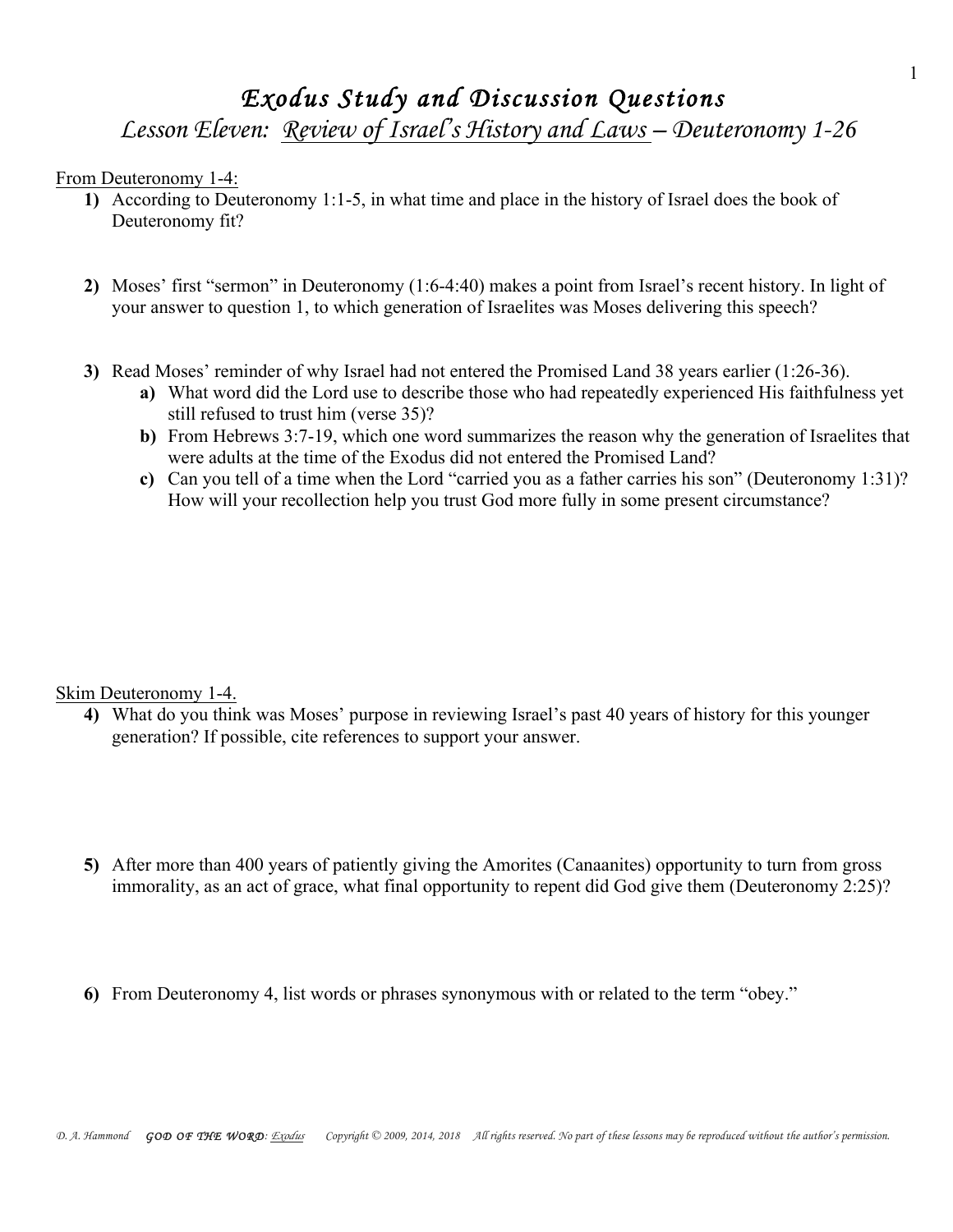**7)** Read Moses' words to Joshua in Deuteronomy 3:21-22. Who are you responsible to strengthen, encourage, and remind of God's faithfulness?

From Deuteronomy 5-11:

- **8)** Deuteronomy 5-26, Moses' second Deuteronomic sermon, revolves around the keeping of the law.
	- **a)** What foundational laws from Exodus 20 does Moses restate in Deuteronomy 5?

**b)** According to Deuteronomy 6:4-6, what is the basis for keeping the law?

- **9)** List all the reasons given for obedience to God in chapter 6 ("so that…").
- **10)** Whether or not you have children, how could you practice fuller obedience to the commands given in Deuteronomy 4:9-10, 6:4-9, and 11:18-21 (be specific)?

From Deuteronomy 12-26:

**11) a)** What new stipulation does Deuteronomy 12:1-11 add to the system of sacrifices the Israelites were previously given?

**b)** According to 1 Samuel 7:5-12, 11:14, 1 Kings 3:4, and 8:1, 15-21, which cities later became Israel's worship centers and which city did the Lord ultimately designate as the permanent center of worship?

**12)** Skim Deuteronomy 13.

- **a)** Put into three categories the people or things that could potentially usurp the authority of God's word in the lives of God's people.
- **b)** Do any of these influences attempt to challenge the supreme authority of God's word today? Explain.